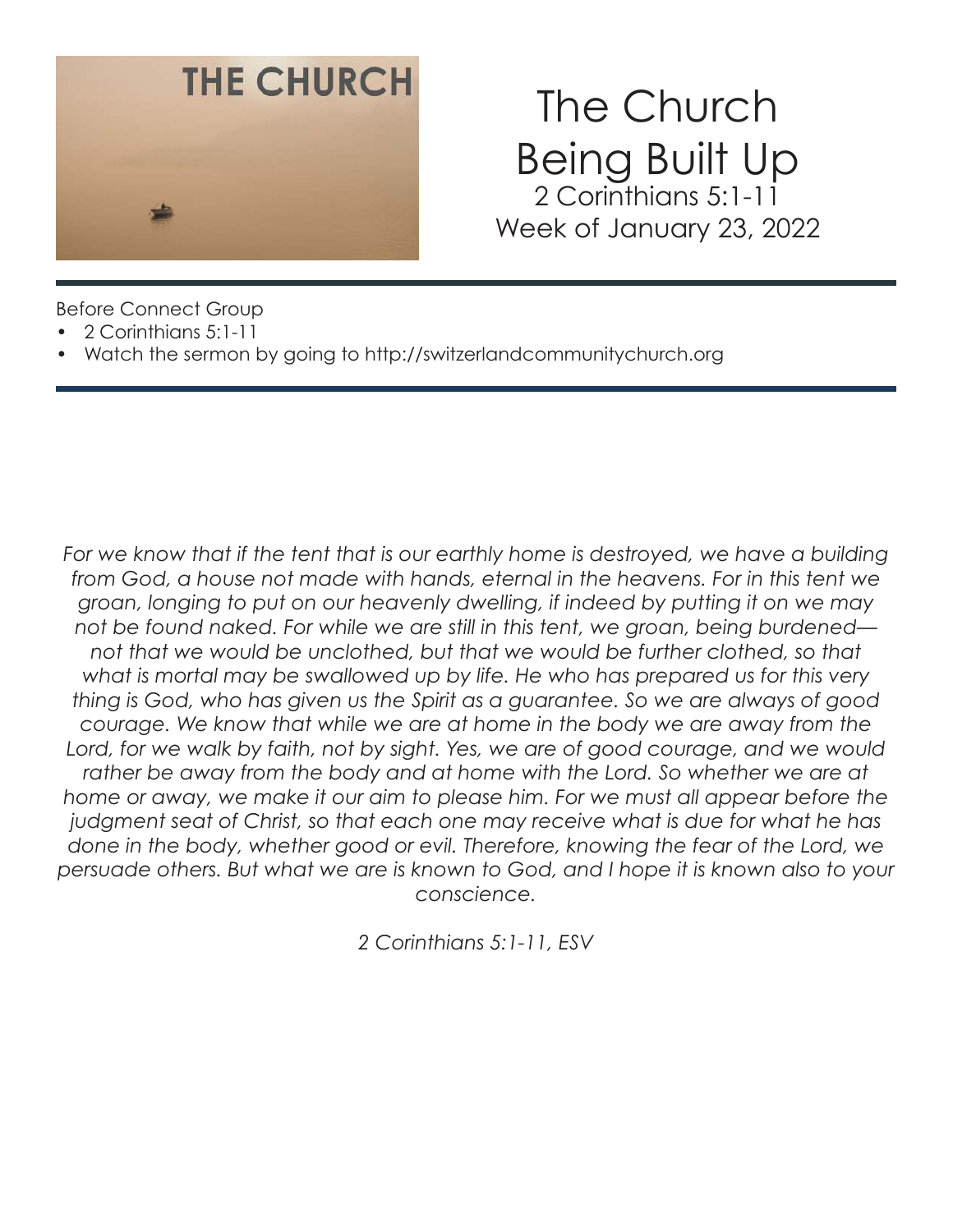## **Sermon Notes**

*Your greatest fear identifies your greatest reality. Your greatest fear reveals the most powerful entity in your heart.* 

Over the past several weeks we have been working through Biblical Church Growth model. The reason we are making a big deal out of this, is because Church Growth is a very popular term in today's culture. We are inundated with models and programs to "help" the church grow. When we look out at the Church today, many will look at what is happening in the mainstream church and then look down at their Bibles and just know that something isn't right. When this happens, the immediate response is "reject the mainstream idea and move the opposite direction". We call it unbiblical and throw it out. In this series, we are actually making the claim that Church growth is a very Biblical idea, but you aren't wrong if you have looked out over our culture and feel like something is just off.

When someone describes a church that is growing today, you will hear them say something like "This church is really something special. From the moment I walked through the door they were so nice and engaging. They are Biblically sound and engaged in the community. Their pastor is great and teaches the Bible in a way that I can understand. They are making a difference and they seem to be the real thing…" I would hope that this might be the experience of many people as they walk away from visiting a church. However, hunting this kind of review has dictated the "models" of Church growth that we follow.

*Acts 2:37-41 Now when they heard this they were cut to the heart, and said to Peter and the rest of the apostles, "Brothers, what shall we do?" And Peter said to them, "Repent and be baptized every one of you in the name of Jesus Christ for the forgiveness of your sins, and you will receive the gift of the Holy Spirit. For the promise is for you and for your children and for all who are far off, everyone whom the Lord our God calls to himself." And with many other words he bore witness and continued to exhort them, saying, "Save yourselves from this crooked generation." So those who received his word were baptized, and there were added that day about three thousand souls.* 

What model do we follow to see this in the church again today? That is exactly what we have been chasing down in our driving text from *Acts 9:31 So the church throughout all Judea and Galilee and Samaria had peace and was being built up. And walking in the fear of the Lord and in the comfort of the Holy Spirit, it multiplied.* Our first week we talked about Peace, last week we talked about being built up, and today we turn our attention to "walking in the fear of the Lord".

#### **Fear of the Lord in Scripture.**

- For many, when you think about "Fear" you think of it in a negative term.
- So we end up qualifying it by adding the word "healthy"… We need to live our lives with a healthy fear.
- We struggle with having Fear of a God who is Love. However, when Scripture describes those who fear the Lord, it does so in blessing.
- *Deuteronomy 6:24 And the LORD commanded us to do all these statutes, to fear the*  LORD our God, for our good always, that he might preserve us alive, as we are this day.
- *Psalm 19:9 The fear of the LORD is clean, enduring forever; the rules of the LORD are true, and righteous altogether.*
- Psalm 111:10 The fear of the LORD is the beginning of wisdom; all those who practice it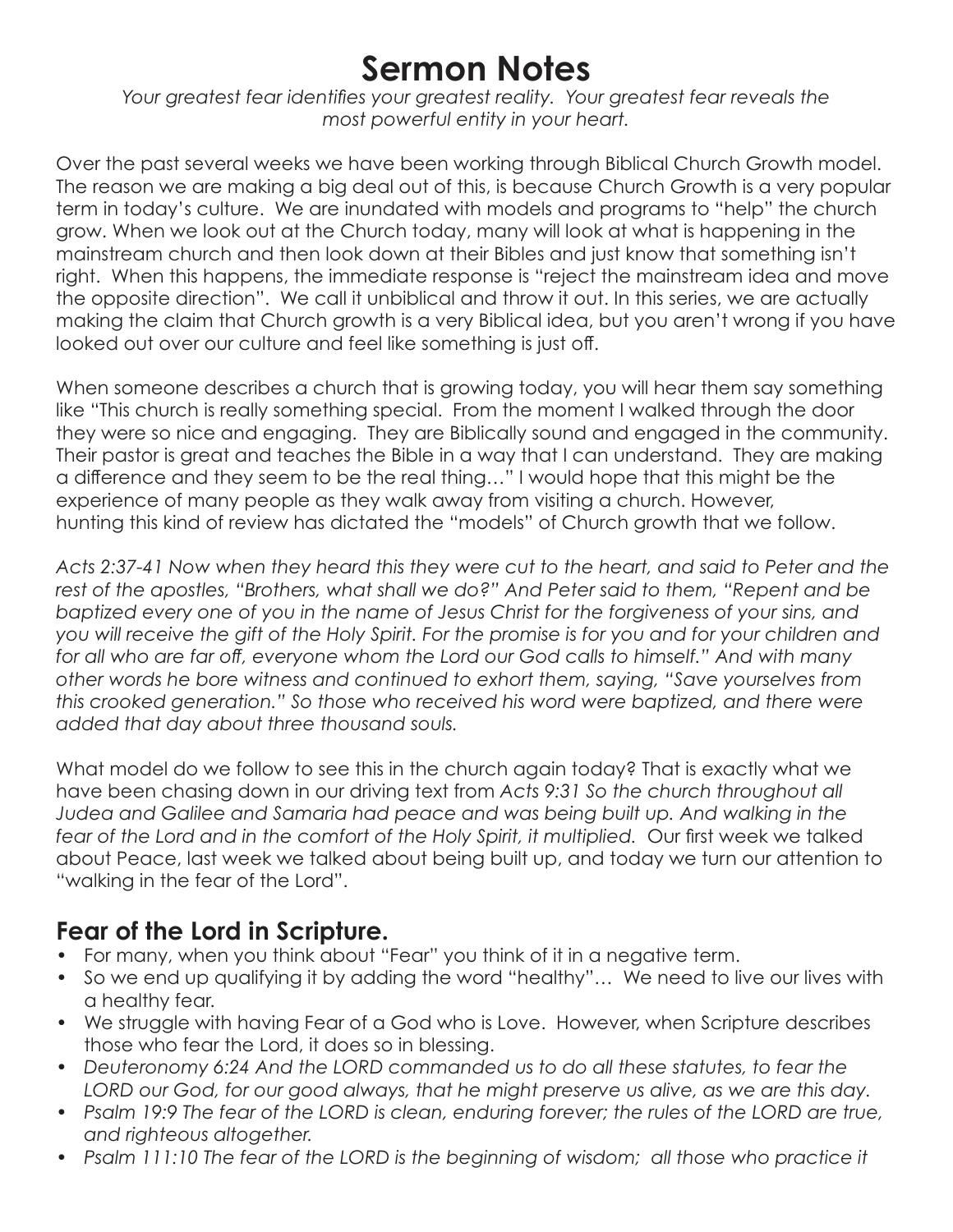*have a good understanding. His praise endures forever!* 

- We are not just talking about the general concept of the fear of the Lord. I want to place this in the context of our Church Growth Model from Acts 9:31.
- *Acts 9:31 (Revised) "So the church throughout all Judea and Galilee and Samaria had peace and this led to their being built up, which in turn, caused them to walk in the fear of the Lord and experience the comfort of the Holy Spirit. Because of this, the church multiplied."*
- Our claim in this series is that each of these things are key foundational aspects of a Biblically growing church. We must start with Peace. The peace of the Gospel in each one of our hearts that overflows and is authentically visible in our lives. That peace lays the foundation for our being built up. Being built up in Christ can sometimes be the hardest thing for the believer, because being built up assumes getting torn down. However, this Gospel work in us naturally leads to "walking in the fear of the Lord."
- *2 Corinthians 5:11: "Therefore, knowing the fear of the Lord, we persuade others."*
- Here at the end of our text, Paul makes this statement. The way this is framed, you know that the "therefore" points backwards and is describing "knowing the fear of the Lord".

## **You Are A Part of Something Bigger Than Yourself**

- 2 Corinthians 5:1-2
- Before we knew Christ, we were consumed with ourselves. The only thing we feared was that which threatened our narrow view of reality.
- When the Gospel in received, there must immediately be an expansion of Reality and a first time understanding of Truth. This naturally shifts the world view of the believer.
- When you become a follower of Christ, your citizenship is transferred and your understanding expands to greater things than your own passions.
- *Philippians 3:18-21 For many, of whom I have often told you and now tell you even with tears, walk as enemies of the cross of Christ. Their end is destruction, their god is their belly, and they glory in their shame, with minds set on earthly things. But our citizenship is in heaven, and from it we await a Savior, the Lord Jesus Christ, who will transform our lowly body to be like his glorious body, by the power that enables him even to subject all things to himself.*
- The scope of our understanding will dictate the placement of our fears.
- The Gospel in your life is more than perspective, it is a reality and truth that you did not have access to until Christ revealed himself.
- When all we can see is us, our greatest fear will be dictated by the greatest threat to our reality. When we come to the truth of the eternal Gospel, our greatest fear must shift.

#### **Realization of the Sovereign Power of God**

- 2 Corinthians 5:4-5
- The movement in these verses is from the groaning burden of this life, being "swallowed up by life".
- Don't miss that this language speaks to the power and victory of God in Jesus Christ over sin and flesh of this world.
- This is one of the harder things for Christians to fully grasp. Though we would claim that we understand, it is very hard for us to live it day to day.
- The true and ultimate victory of God over all sin and flesh has changed the way we live in and engage this world. May I take it a step further and say that the sovereign power of God in your life has put you at odds with this world.
- This immediately places the Christian in a reality that must be checked daily.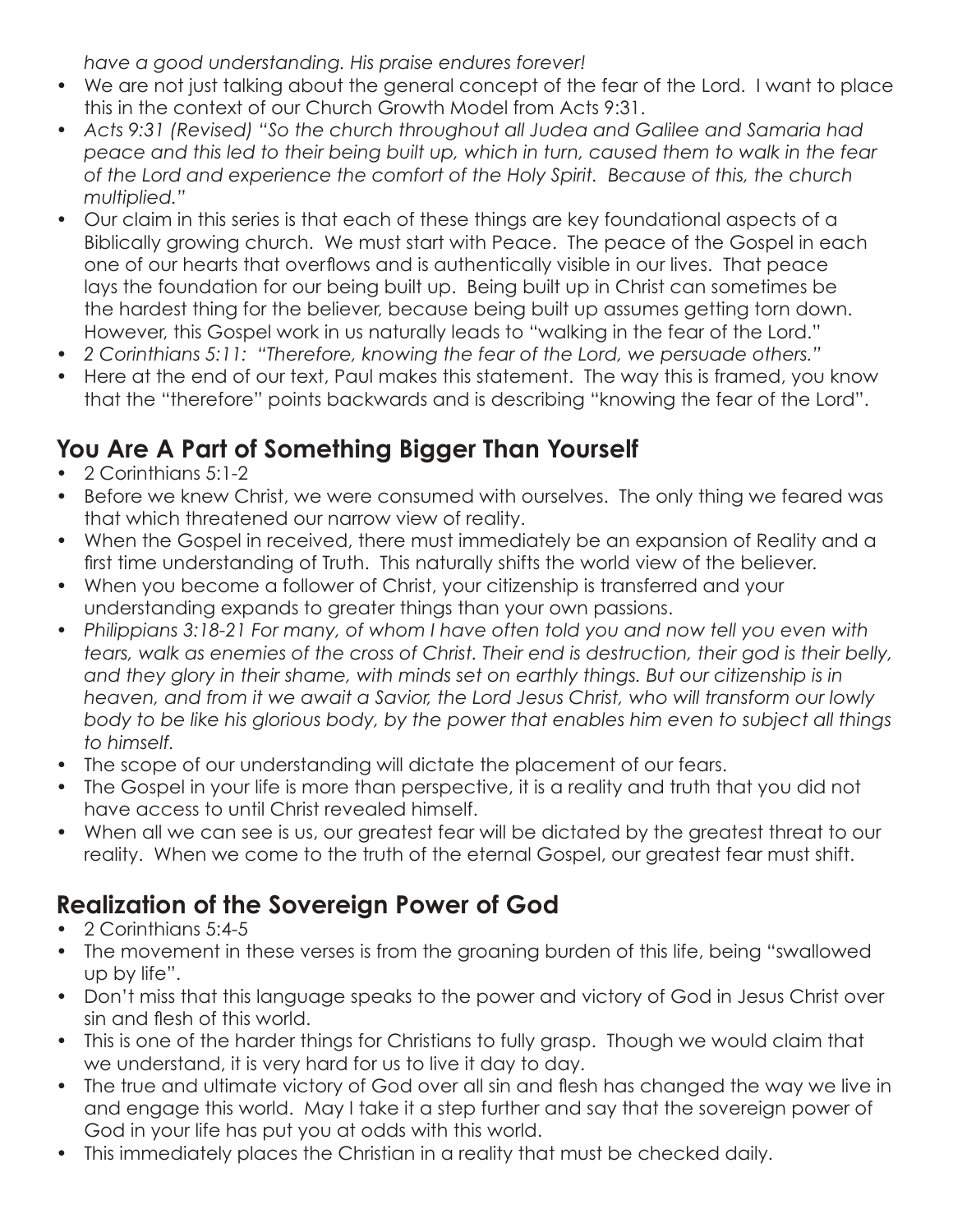- Your greatest fear identifies your greatest reality. Your greatest fear reveals the most powerful entity in your heart.
- This is why Scripture continuously curses those who do "not fear God", and praises and heaps blessing upon those who do.
- This is a hard exercise for us to navigate and honestly assess in our own hearts. But it doesn't stop there… This is a hard reality for the Church as a whole to assess within its focus and structure.
- The Fear of the Lord is foundational in Biblical Church Growth, because it elevates the churches thinking and reality to fear and depend only on the sovereign power of God and no other power or entity on this earth.
- The gift of God is his preparation within us to shed the temporary burden of this world and enter into the eternal joy of Life… This changes the way we navigate and view the life we live here and now. We are prepared for greater.
- The author describes our time in this life as a "tent".
- **Temporary** the implication of someone living in a tent is that they do not plan to stay. And as such, all of their plans and investment is focused on their destination, not their current situation.
- Peter does an excellent job of describing this in the opening of his first letter…
- *1 Peter 1:1 Peter, an apostle of Jesus Christ, To those who are elect exiles of the Dispersion.*
- **Defenseless** A tent is not set up to protect. This is a tough one. While we live on this earth, we will take shots. Things will seem like they aren't going our way. Just when things seem to be going well, something swoops in and knocks it all down.
- The believer not only knows this, but expects it. "groans and burdens"... It changes the way we process and the perspective we have about circumstances around us.

## **Realization That The "Fear of the Lord" is Our Only Source of Joy**

- 2 Corinthians 5:6-9.
- "We are always of good courage" What a powerful statement. I want to be "always of good courage".
- Let me navigate this point by starting off with this statement... Fear and obedience are always tied together.
- What you fear the most will demand your obedience.
- Many fear their financial provision, thus they work 70 hour weeks.
- Many fear their reputation, thus they will labor to construct their outward perception.
- Those who fear the Lord will wake up each day with a driving desire to obey Him.
- *Deuteronomy 6:1 -3 "Now this is the commandment—the statutes and the rules—that the LORD your God commanded me to teach you, that you may do them in the land to which you are going over, to possess it, that you may fear the LORD your God, you and your son and your son's son, by keeping all his statutes and his commandments, which I command you, all the days of your life, and that your days may be long. Hear therefore, O Israel, and be careful to do them, that it may go well with you, and that you may multiply greatly, as the LORD, the God of your fathers, has promised you, in a land flowing with milk and honey.*
- Obedience attached to fear is the downfall of humanity… and in this point is the fullness of the Gospel.
- The greatest fear of man has been dictated by sin in the heart. Survival, riches, lust, etc., we became obedient to sin.
- Christ came and displayed and offered freely the saving power of God over sin in our hearts.
- That we might transfer our "fear" from the groanings of this world into the grip of the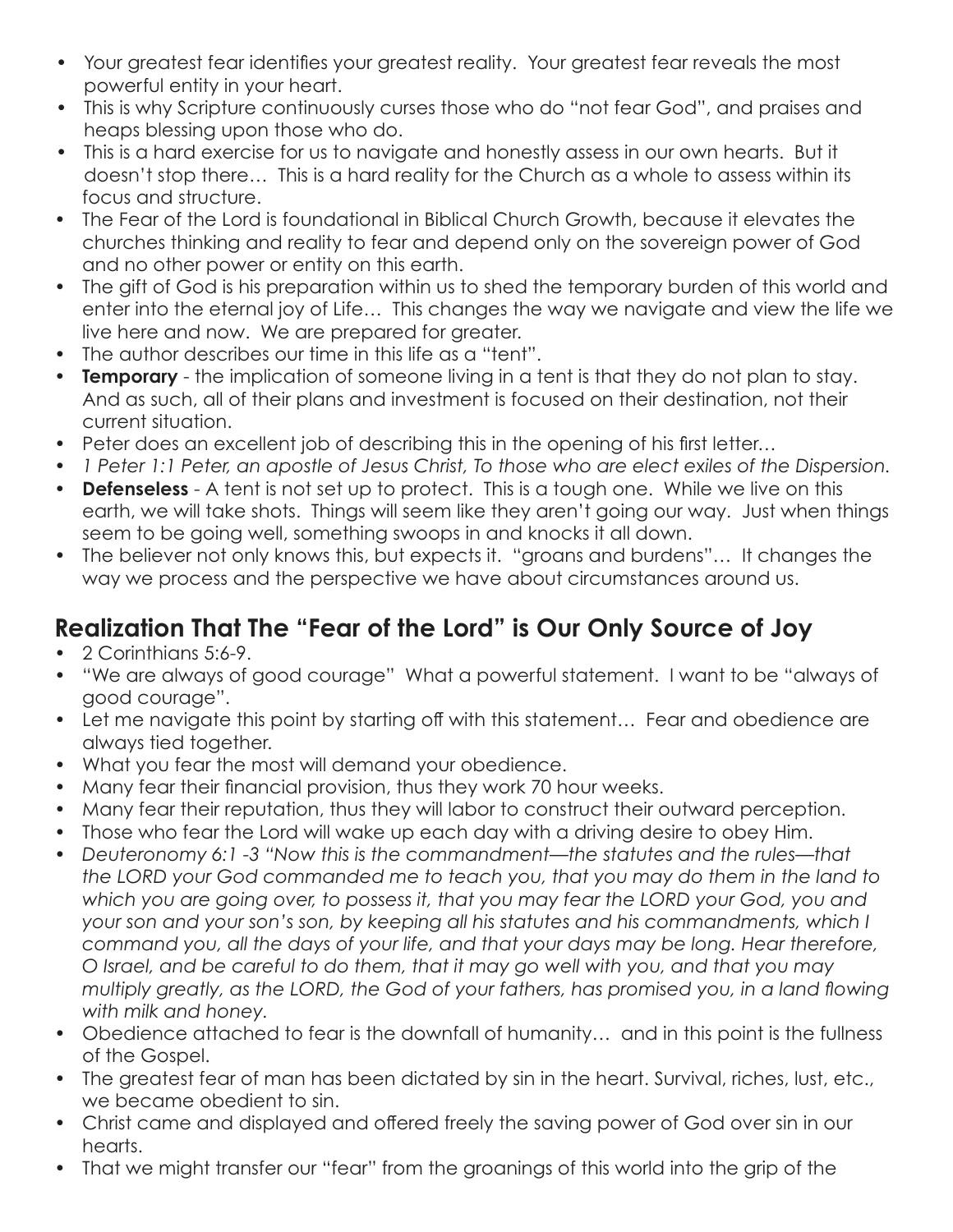grace of God through Christ.

- The evidence of this faith, is none other than obedience.
- Our Biblical Church Growth Model describes this as "walking in the fear of the Lord".
- Here is the truth about this. You don't wake up one day and say "I think I'm gonna be obedient to the Lord today". As if it something you are gonna try out for today to see how it goes.
- Walking in the fear of the Lord is third on this list.
- *Acts 9:31 (Revised) "So the church throughout all Judea and Galilee and Samaria had peace and this led to their being built up, which in turn, caused them to walk in the fear of the Lord.*
- The church who is living in daily obedience, is the church who is growing.
- Please brothers and sisters, let's not set aside obedience in the name of acceptance, or comfort.

#### **Realization That We Will Stand Before Him in Judgment**

- 2 Corinthians 5:10-11
- This is the pinnacle of this point of church growth.
- Church growth exists because of the coming judgement.
- *Isaiah 45:22-23 "Turn to me and be saved, all the ends of the earth! For I am God, and there is no other. By myself I have sworn; from my mouth has gone out in righteousness a word that shall not return: "To me every knee shall bow, every tongue shall swear allegiance."*
- This Salvation is at the heart of the great commission.
- *Matthew 28:18-20 And Jesus came and said to them, "All authority in heaven and on*  earth has been given to me. Go therefore and make disciples of all nations, baptizing *them in the name of the Father and of the Son and of the Holy Spirit, teaching them to observe all that I have commanded you. And behold, I am with you always, to the end of the age."*

2 Corinthians 5:11 The fear of the Lord is not only a critical step in Biblical Church Growth, but it is both the measuring stick of your personal obedience as well as the motivation for the very mission of the Church. Where are we in this?